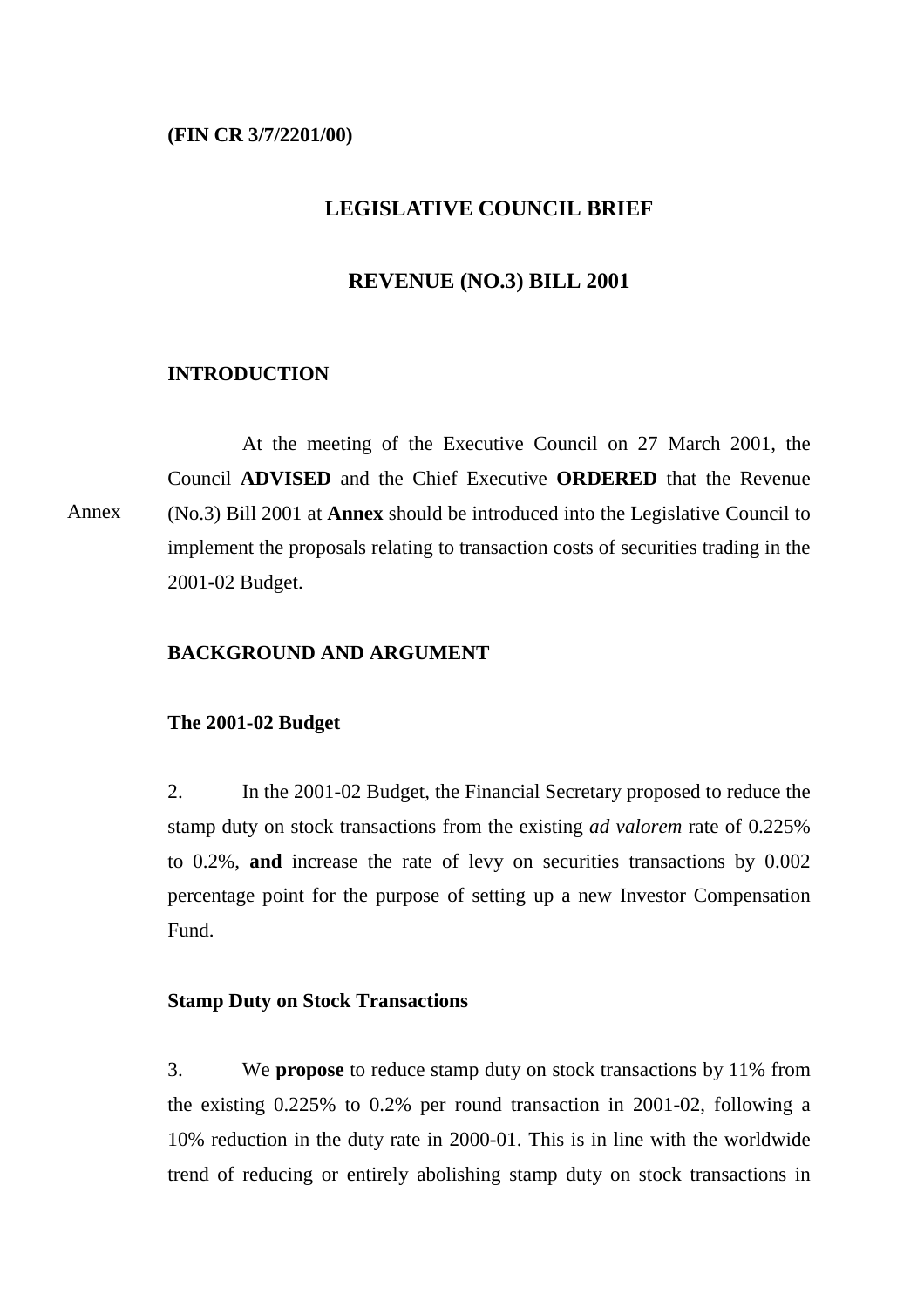order to lower transaction costs of stock trading. The proposal also seeks to complement the efforts made by the Hong Kong Exchanges and Clearing Ltd (HKEx) to abolish minimum brokerage commission rate and to open up the brokerage trading rights from 1 April 2002.

4. We do not consider this reduction purely as a revenue concession proposal. Rather, this is a positive move to promote the further development of our financial market and should bring about additional revenues for Government over time.

## **Levy on Stock Transactions**

# **(A) Removing the Levy Income for Stock Exchange of Hong Kong**

5. Section 52(1) of the Securities and Futures Commission Ordinance stipulates that the purchaser and the seller of a securities transaction recorded on or notified to the Stock Exchange of Hong Kong (SEHK) shall each of them be liable to pay to the Securities and Futures Commission (SFC) a levy at such rate as may be specified by order of the Chief Executive in Council. At present, the transaction levy is charged at the rate of 0.01% per side of the consideration of transaction and the levy income collected is equally shared between the SFC and the SEHK.

6. Since the SEHK has become a subsidiary of the HKEx which is a commercial entity, we consider it no longer justifiable for SEHK to rely on the statutory levy as a source of income. The share of the levy by the SEHK should be phased out and replaced by an alternative revenue source which may take the form of a user transaction fee or any other fees and charges.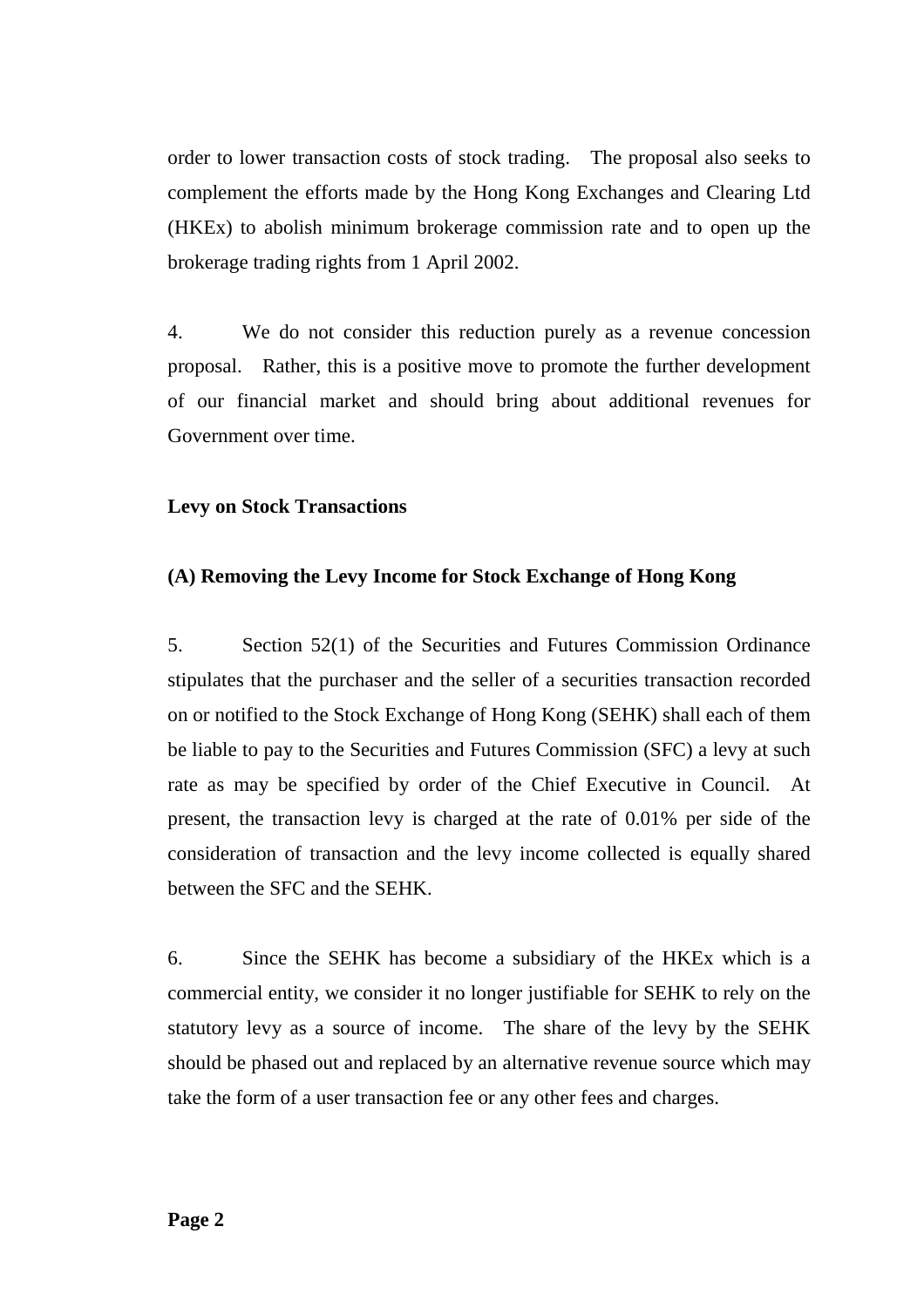7. Following discussions with the SEHK, it is now agreed to remove the portion of the levy going to the SEHK. This would allow the levy to be lowered from 0.01% to 0.005%. At the same time, the SEHK has proposed to introduce a trading fee, which will initially be set at the same rate of the levy reduction, i.e. 0.005% per side of the consideration of transaction. The fee level would be subject to review by the SFC and the SEHK after a year of its coming into effect.

## **(B) Setting Up a New Investor Compensation Fund**

8. The Securities Ordinance provides for the establishment of a compensation fund, namely the Unified Exchange Compensation Fund (UECF), to provide compensation to investors who suffer from pecuniary loss as a result of default by a stockbroker, who is an exchange participant of the SEHK.

9. The Commodities Trading Ordinance also provides for the establishment of the Commodity Exchange Compensation Fund (CECF) to provide compensation to investors who suffer from pecuniary loss as a result of default by a commodity futures contract dealer, who is an exchange participant of the Hong Kong Futures Exchange.

10. In pursuit of the objective of enhancing investors' protection, the SFC conducted a review on the existing compensation arrangements in consultation with the market in 1998 and conducted a further study in 2000 with a view to devising a new scheme. The intention is to set up a new Investor Compensation Fund to cover not only the defaults of exchange participants, but also those of other licensed persons or exempt dealers authorized to provide intermediary services in securities and commodity futures contracts relating to products traded on the two exchanges in Hong Kong. The new Fund would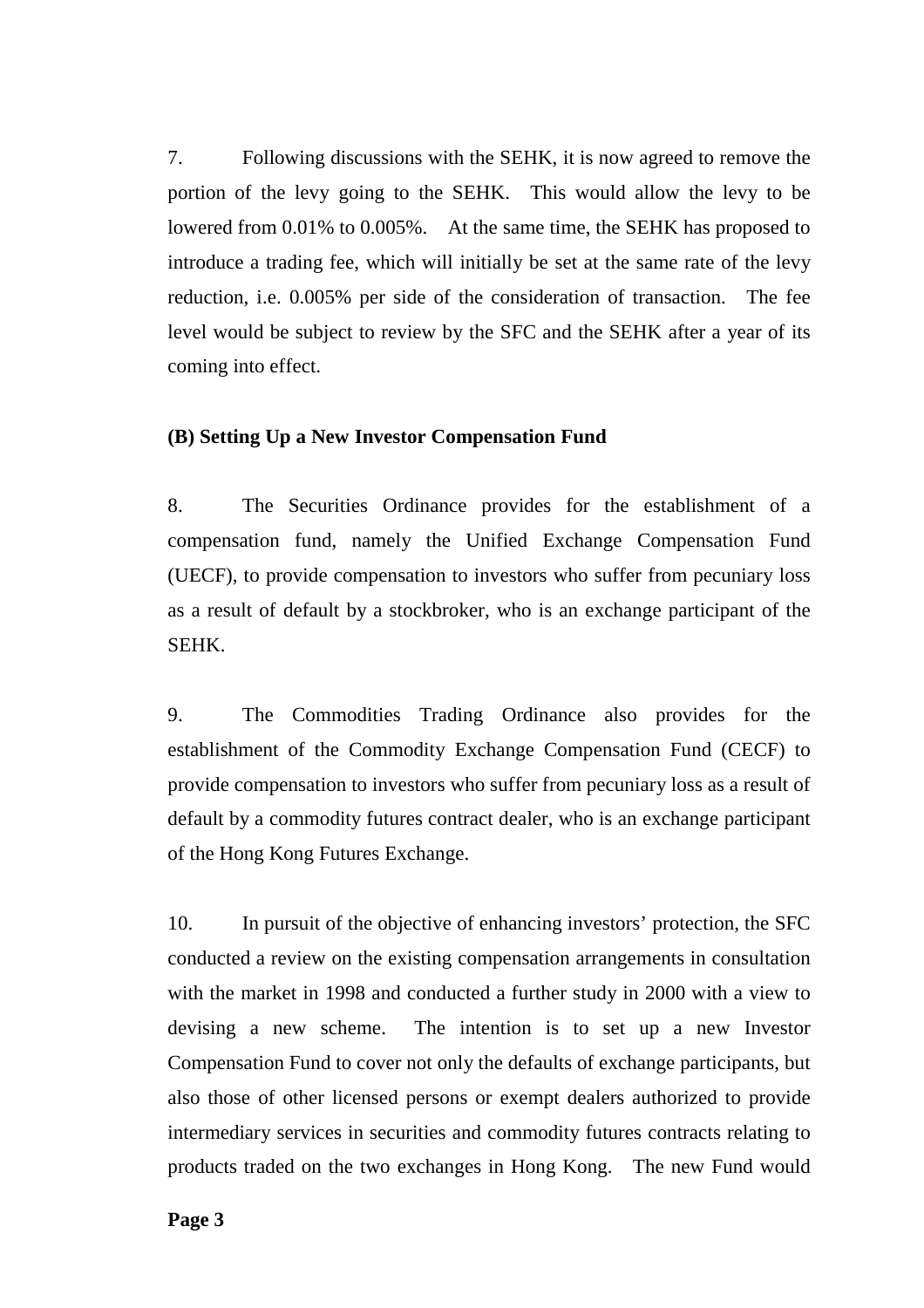limit the compensation amount payable to \$150,000 per investor. Money for the new Fund would come from the balance<sup>1</sup> of the existing UECF and CECF (excluding the necessary reserves for payment of outstanding compensation claims and refund of deposits to exchange participants) and from an *ad valorem* levy on securities transactions. The SFC is now consulting the industry on the implementation details of the new Fund.

11. The setting up of a new compensation scheme is envisaged in the Securities and Futures Bill (SF Bill), which is currently being examined by the Legislative Council. The SF Bill provides for a flexible framework for implementing new compensation schemes and empowers the Chief Executive in Council to make rules to provide for the funding of compensation schemes in future.

12. Accordingly, we plan to set up the new Investor Compensation Fund after the enactment of the SF Bill. Prior to this, we consider it prudent to start building up the balance under the UECF so that a bigger amount may be transferred to the new Fund when established. As announced in the 2001-02 Budget Speech, we **propose** to increase the existing levy on securities transactions by 0.002 percentage point for a limited period of time. Our current thinking is that the proposed levy increase would last until the new Investor Compensation Fund has accumulated \$1 billion.

13. Pending the setting up of the new Investor Compensation Fund, the income from the proposed 0.002% levy would be received by the SFC, which would pay the monies in full to the UECF. As noted in para 10 above, the balance of the UECF will be transferred to the Investor Compensation Fund when established.

 $\overline{a}$ 

<sup>&</sup>lt;sup>1</sup> The balance for transfer to the new compensation fund is estimated to be \$655 million as at the end of the year 2000.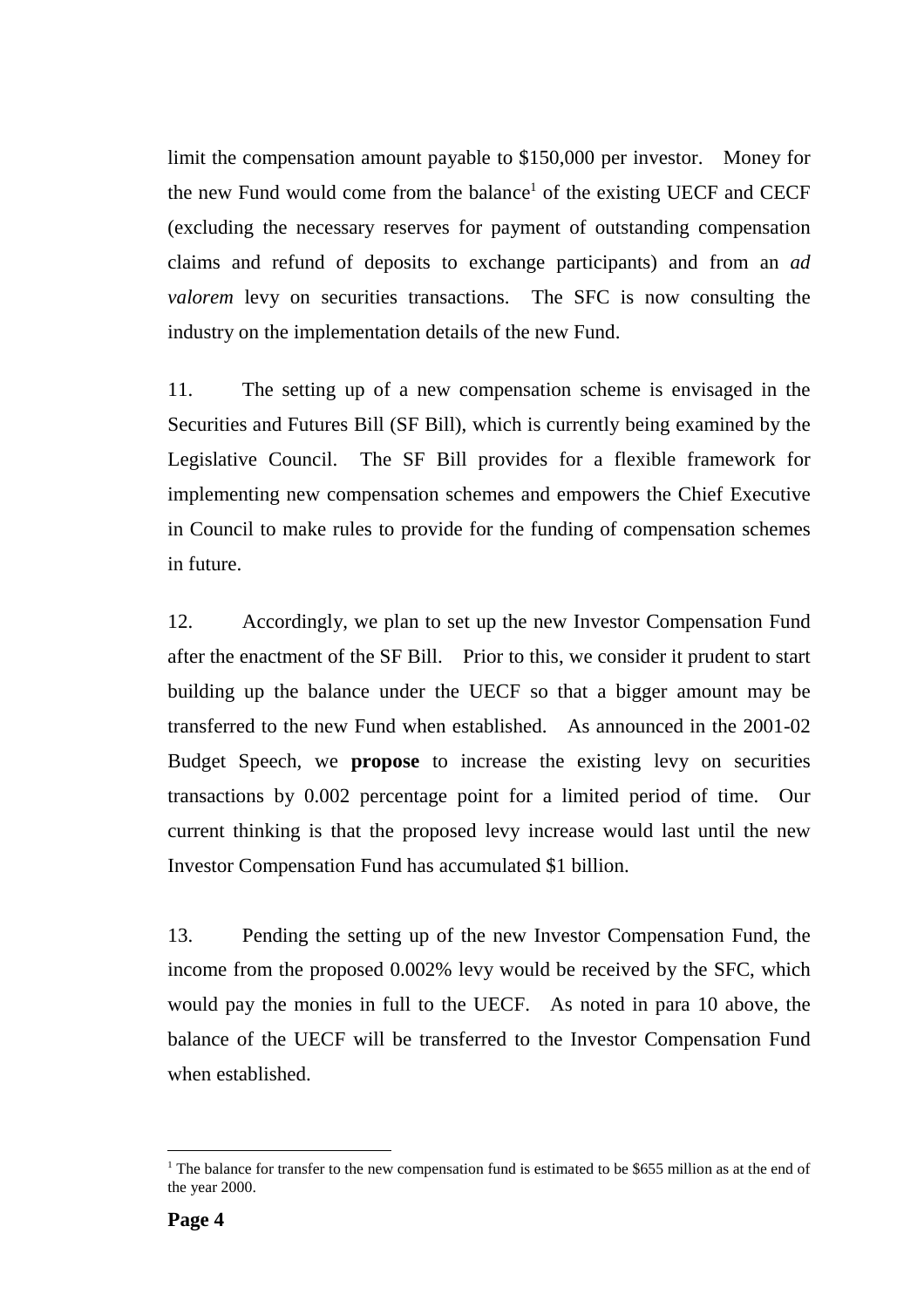# **(C) Net Reduction of the Levy**

14. Taking into account the removal of the portion of the levy going to the SEHK (i.e. 0.005%) and the proposed levy to build up the new Investor Compensation Fund (i.e. 0.002%), the existing levy rate will be revised from 0.01% to 0.007% per side of the consideration of transaction.

## **Implementation**

15. We **propose** to implement the stamp duty reduction and the levy adjustment at the same time, hence their inclusion in the same Bill. Together they will have the effect of bringing down the transaction cost to investors considerably.

16. Subject to the passage of the Bill by the Legislative Council, we intend to implement the changes in July 2001 taking into account the need for the HKEx and the industry to make the necessary adjustments to their operation systems before the new rates come into force.

## **THE BILL**

17. The Bill amends the Stamp Duty Ordinance and the Securities and Futures Commission (Levy) (Securities) Order as follows -

(a) **clauses 2 and 3** amend the Securities and Futures Commission (Levy)(Securities) Order to -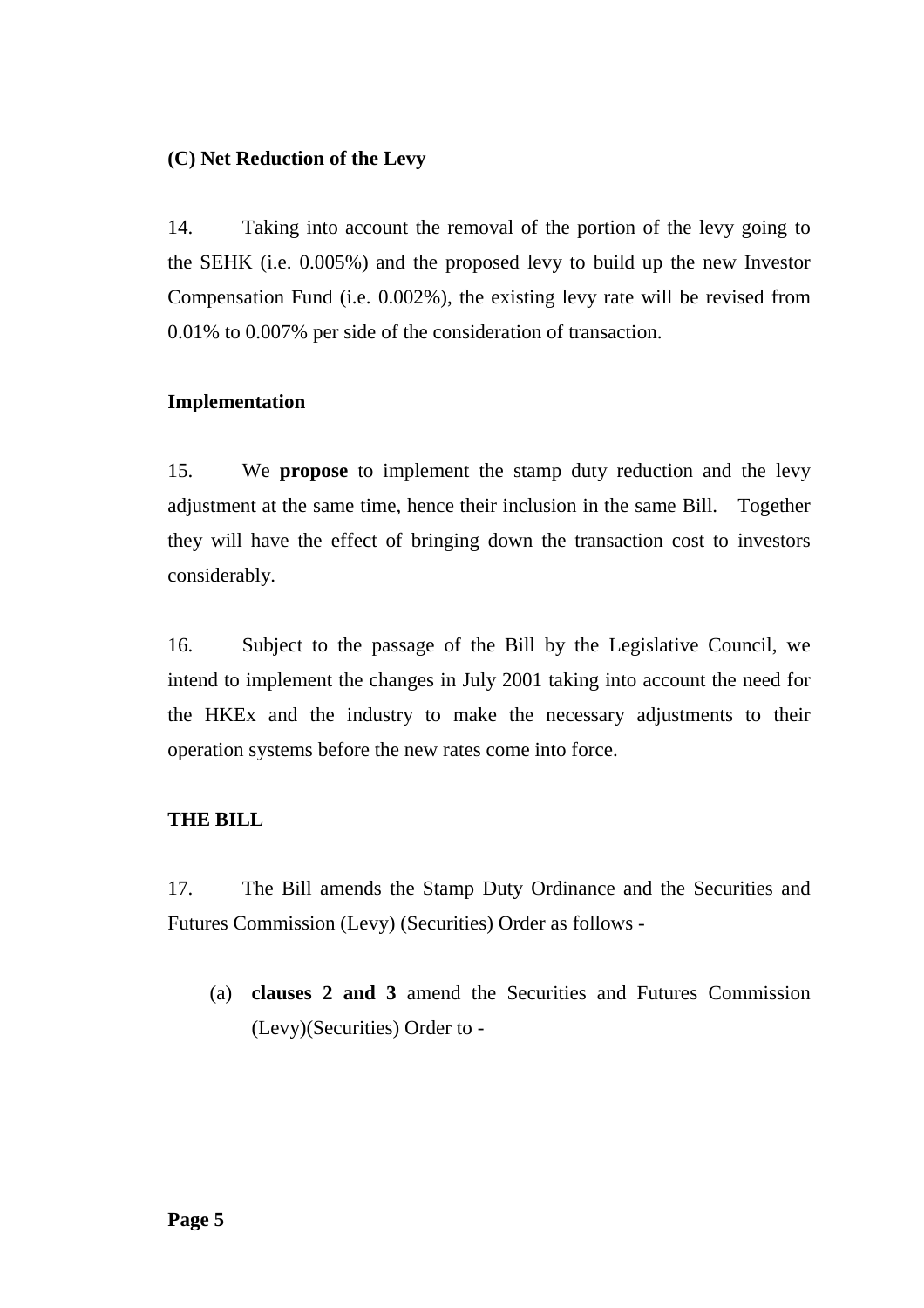- (i) revise the rate of levy payable under section  $52(1)$  of the Securities and Futures Commission Ordinance in respect of every securities transaction recorded on the Unified Exchange or notified to it under its rules; and
- (ii) decrease the proportion of levy which is to be retained by the Stock Exchange Company under section 52(3)(b) of that Ordinance to 0%; and
- (b) **clause 4** amends the Stamp Duty Ordinance to reduce the rate of stamp duty payable on contract notes for sale or purchase of Hong Kong stock and on certain transfers of such stock.

# **HUMAN RIGHTS IMPLICATIONS**

18. The proposed legislation has no human rights implications.

## **BINDING EFFECT OF THE LEGISLATION**

19. The Bill will not affect the binding effect of the existing provisions of the Securities and Futures Ordinance and Stamp Duty Ordinance and their subsidiary legislation.

#### **ECONOMIC IMPLICATIONS**

20. The proposal to reduce Stamp Duty on stock transactions is in line with world trend, and should help strengthen the competitiveness of Hong Kong's stock market by lowering the transaction costs of stock trading. This should help Hong Kong sustain its position as an international financial centre. The related proposal to increase the levy on securities transactions for building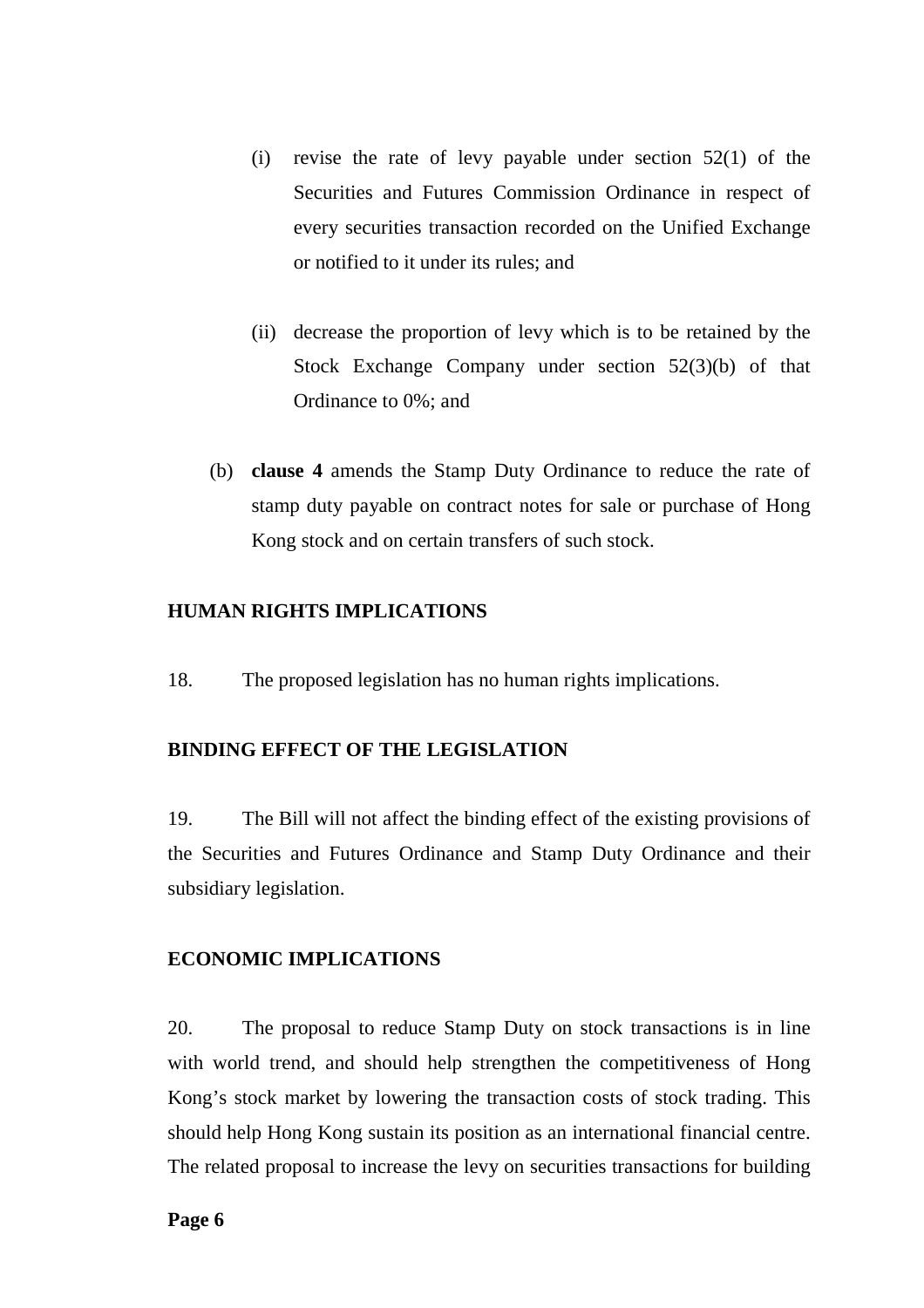up a new Investor Compensation Fund, which seeks to strengthen protection of investors' interests, should also be conducive to achieving this objective.

# **FINANCIAL AND STAFFING IMPLICATIONS**

21. We estimate that the proposal to reduce stamp duty in the Bill would cost the Government \$680 million in 2001-02 and \$4.17 billion over the Medium Range Forecast period up to 2004-05. There are no staffing implications.

# **LEGISLATIVE TIMETABLE**

22. The legislative timetable is -

| Publication in the Gazette | 6 April 2001 |
|----------------------------|--------------|
|----------------------------|--------------|

First Reading and commencement of Second Reading debate 25 April 2001

| <b>Resumption of Second Reading</b> | To be notified |
|-------------------------------------|----------------|
| debate, committee stage and         |                |
| Third Reading                       |                |

# **PUBLICITY**

23. We will issue a press release on 4 April 2001.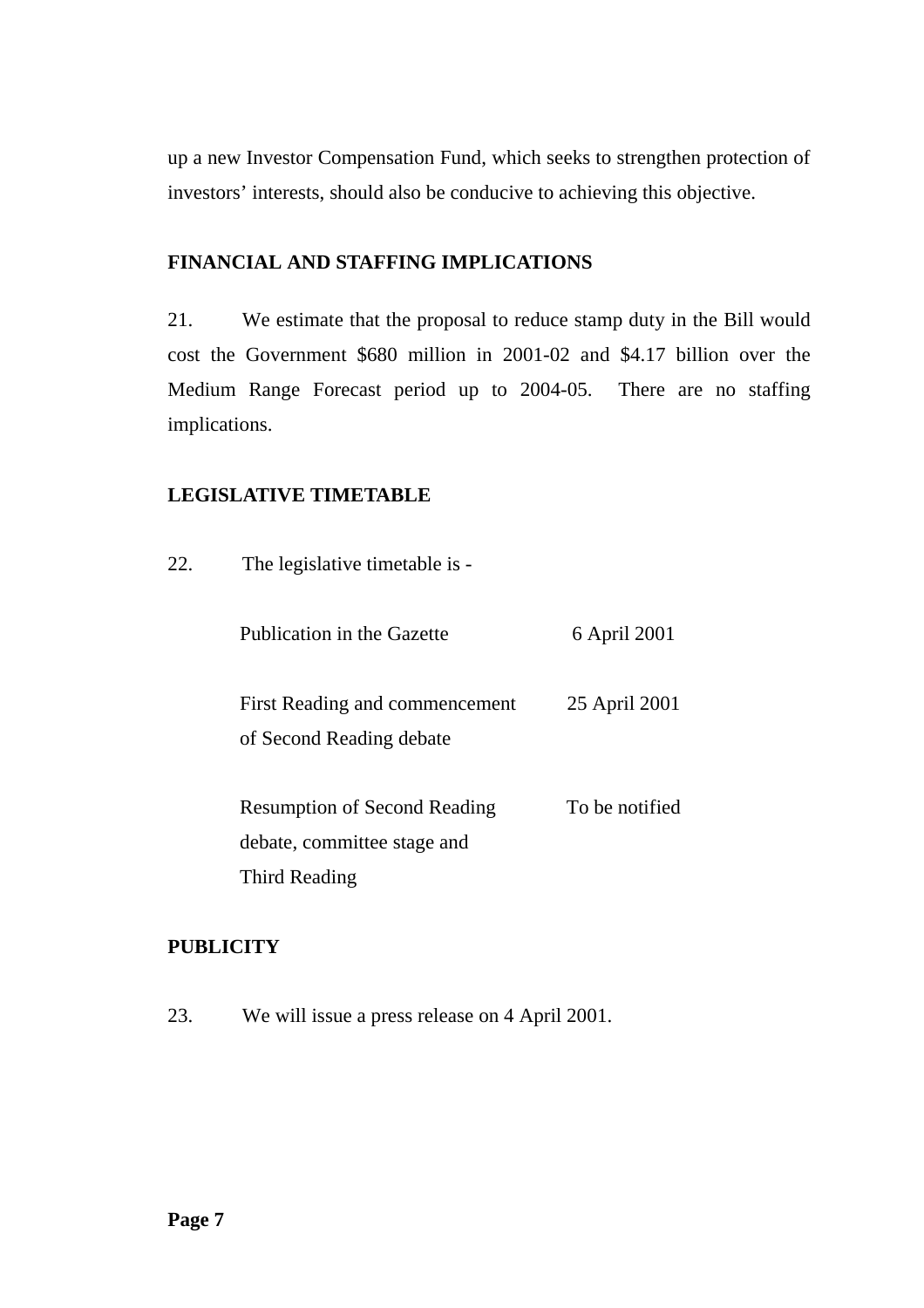# **ENQUIRIES**

24. In case of enquiries about this brief, please contact Ms. Esther Leung, Principal Assistant Secretary for the Treasury (Revenue), at 2810 2370.

Finance Bureau FIN CR 3/7/2201/00 4 April 2001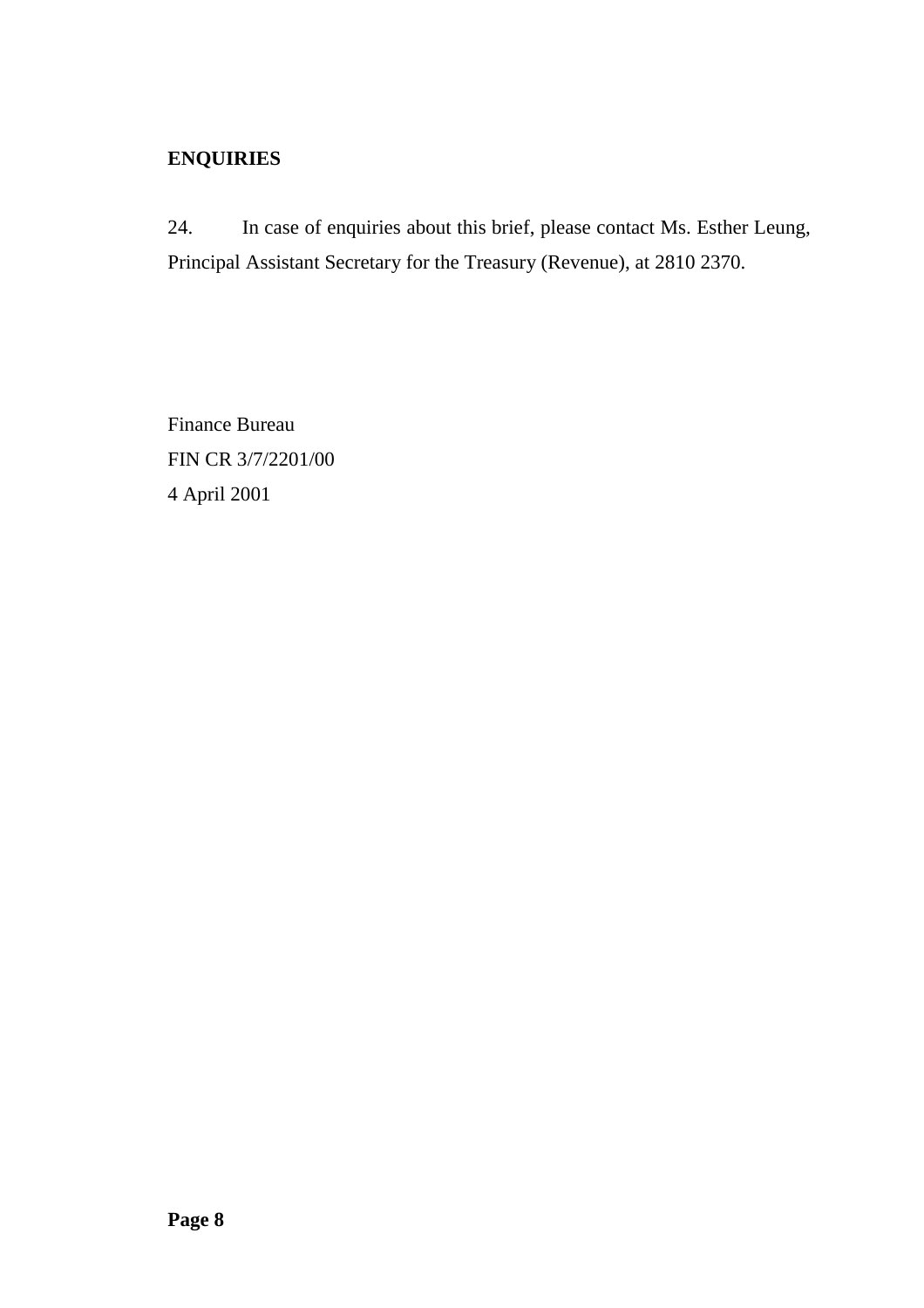## A BILL

### To

Amend certain Ordinances to give effect to some of the proposals in the Budget introduced by the Government for the 2001-2002 financial year and to a related proposal.

Enacted by the Legislative Council.

## **1. Short title and commencement**

(1) This Ordinance may be cited as the Revenue (No. 3) Ordinance 2001.

(2) This Ordinance shall come into operation on a day to be appointed by the Secretary for the Treasury by notice published in the Gazette.

# **Securities and Futures Commission (Levy)(Securities) Order**

# **2. Rate of levy under section 52(1)**

Paragraph 2(1) of the Securities and Futures Commission (Levy)(Securities) Order (Cap. 24 sub. leg.) is amended by repealing "0.01%" and substituting "0.007%".

# **3. Percentage specified under section 52(3)(c) as amount to be retained**

Paragraph 3 is amended by repealing "50%" and substituting "0%".

## **Stamp Duty Ordinance**

# **4. First Schedule amended**

The First Schedule to the Stamp Duty Ordinance (Cap. 117) is amended -